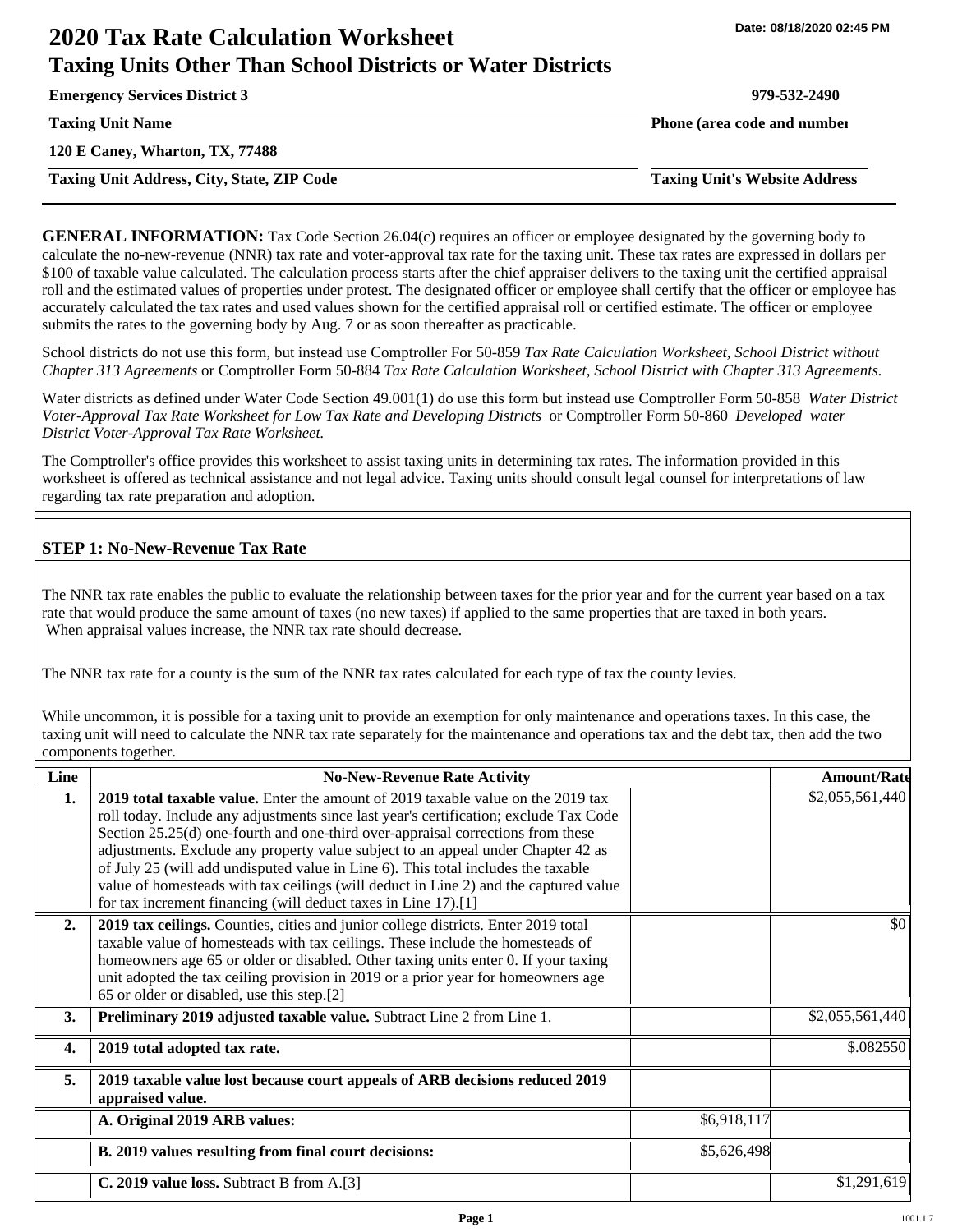| Line | <b>No-New-Revenue Rate Activity</b>                                                                                                                                                                                                                                                                                                                                                                                                                                                |                 | <b>Amount/Rate</b> |
|------|------------------------------------------------------------------------------------------------------------------------------------------------------------------------------------------------------------------------------------------------------------------------------------------------------------------------------------------------------------------------------------------------------------------------------------------------------------------------------------|-----------------|--------------------|
| 6.   | 2019 taxable value subject to an appeal under Chapter 42, as of July 25.                                                                                                                                                                                                                                                                                                                                                                                                           |                 |                    |
|      | A. 2019 ARB certified value:                                                                                                                                                                                                                                                                                                                                                                                                                                                       | $\theta$        |                    |
|      | B. 2019 disputed value:                                                                                                                                                                                                                                                                                                                                                                                                                                                            | $\Omega$        |                    |
|      | C. 2019 undisputed value Subtract B from A.[4]                                                                                                                                                                                                                                                                                                                                                                                                                                     |                 | 0                  |
| 7.   | 2019 Chapter 42-related adjusted values. Add Line 5 and 6                                                                                                                                                                                                                                                                                                                                                                                                                          |                 | 1,291,619          |
| 8.   | 2019 taxable value, adjusted for court-ordered reductions. Add Lines 3 and 7                                                                                                                                                                                                                                                                                                                                                                                                       |                 | \$2,056,853,059    |
| 9.   | 2019 taxable value of property in territory the taxing unit deannexed after Jan.<br>1, 2019. Enter the 2019 value of property in deannexed territory.[5]                                                                                                                                                                                                                                                                                                                           |                 | \$0                |
| 10.  | 2019 taxable value lost because property first qualified for an exemption in<br>2020. If the taxing unit increased an original exemption, use the difference between<br>the original exempted amount and the increased exempted amount. Do not include<br>value lost due to freeport, goods-in-transit, temporary disaster exemptions. Note<br>that lowering the amount or percentage of an existing exemption in 2020 does not<br>create a new exemption or reduce taxable value. |                 |                    |
|      | A. Absolute exemptions. Use 2019 market value:                                                                                                                                                                                                                                                                                                                                                                                                                                     | \$988,709       |                    |
|      | B. Partial exemptions. 2020 exemption amount or 2020 percentage exemption<br>times 2019 value:                                                                                                                                                                                                                                                                                                                                                                                     | \$1,332,568     |                    |
|      | C. Value loss. Add A and B.[6]                                                                                                                                                                                                                                                                                                                                                                                                                                                     |                 | \$2,321,277        |
| 11.  | 2019 taxable value lost because property first qualified for agricultural<br>appraisal (1-d or 1-d-1), timber appraisal, recreational/scenic appraisal or<br>public access airport special appraisal in 2020. Use only properties that qualified<br>in 2020 for the first time; do not use properties that qualified in 2019.                                                                                                                                                      |                 |                    |
|      | A. 2019 market value:                                                                                                                                                                                                                                                                                                                                                                                                                                                              | \$10,480,523    |                    |
|      | B. 2020 productivity or special appraised value:                                                                                                                                                                                                                                                                                                                                                                                                                                   | \$1,132,927     |                    |
|      | C. Value loss. Subtract B from A.[7]                                                                                                                                                                                                                                                                                                                                                                                                                                               |                 | \$9,347,596        |
| 12.  | Total adjustments for lost value. Add Lines 9, 10C and 11C.                                                                                                                                                                                                                                                                                                                                                                                                                        |                 | \$11,668,873       |
| 13.  | Adjusted 2019 taxable value. Subtract Line 12 from Line 8                                                                                                                                                                                                                                                                                                                                                                                                                          |                 | \$2,045,184,186    |
| 14.  | Adjusted 2019 total levy. Multiply Line 4 by Line 13 and divide by \$100                                                                                                                                                                                                                                                                                                                                                                                                           |                 | \$1,688,299        |
| 15.  | Taxes refunded for years preceding tax year 2019. Enter the amount of taxes<br>refunded by the district for tax years preceding tax year 2019. Types of refunds<br>include court decisions, Tax Code Section 25.25(b) and (c) corrections and Tax<br>Code Section 31.11 payment errors. Do not include refunds for tax year 2019. This<br>line applies only to tax years preceding tax year 2019.[8]                                                                               |                 | \$359              |
| 16.  | Taxes in tax increment financing (TIF) for tax year 2019 Enter the amount of<br>taxes paid into the tax increment fund for a reinvestment zone as agreed by the<br>taxing unit. If the taxing unit has no 2020 captured appraised value in Line 18D,<br>enter $0.9$ ]                                                                                                                                                                                                              |                 | \$0                |
| 17.  | Adjusted 2019 levy with refunds and TIF adjustment. Add Lines 14, and 15,<br>subtract Line 16.[10]                                                                                                                                                                                                                                                                                                                                                                                 |                 | \$1,688,658        |
| 18.  | Total 2020 taxable value on the 2020 certified appraisal roll today. This value<br>includes only certified values or certified estimate of values and includes the total<br>taxable value of homesteads with tax ceilings (will deduct in Line 20). These<br>homesteads include homeowners age 65 or older or disabled.[11]                                                                                                                                                        |                 |                    |
|      | A. Certified values:                                                                                                                                                                                                                                                                                                                                                                                                                                                               | \$2,030,323,493 |                    |
|      | B. Counties: Include railroad rolling stock values certified by the Comptroller's<br>office.                                                                                                                                                                                                                                                                                                                                                                                       | \$0             |                    |
|      | C. Pollution control and energy storage system exemption: Deduct the value of<br>property exempted for the current tax year for the first time as pollution control or<br>energy storage system property                                                                                                                                                                                                                                                                           | \$0             |                    |
|      | D. Tax increment financing: Deduct the 2020 captured appraised value of<br>property taxable by a taxing unit in a tax increment financing zone for which the<br>2020 taxes will be deposited into the tax increment fund. Do not include any new                                                                                                                                                                                                                                   | $\sqrt{50}$     |                    |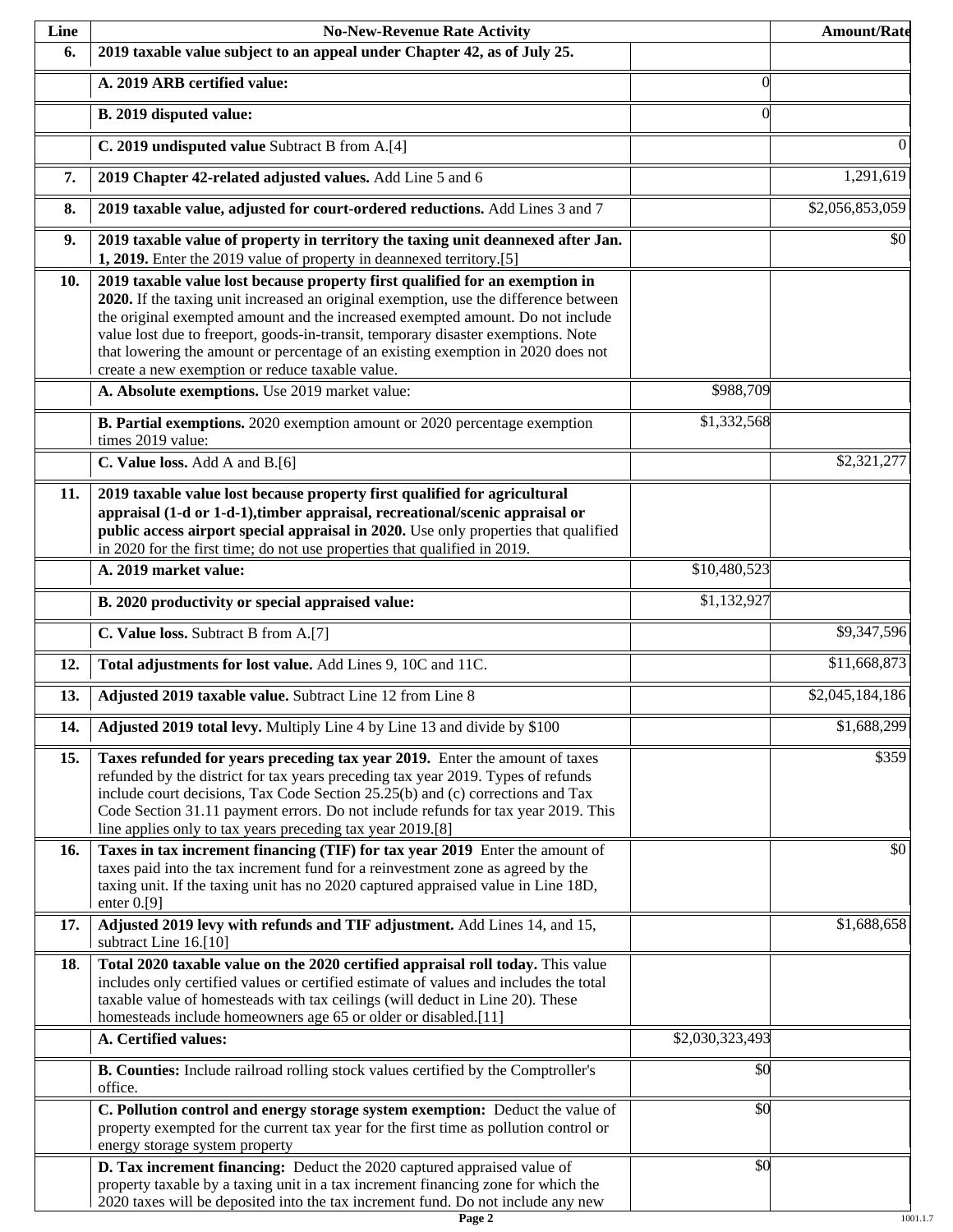| Line                                                   |                                                                                                                                                                                                                                                                                                                                                                                                                                                                                                                                                                                                                                                                                                                                                                                                                       | <b>No-New-Revenue Rate Activity</b> |             | <b>Amount/Rate</b> |
|--------------------------------------------------------|-----------------------------------------------------------------------------------------------------------------------------------------------------------------------------------------------------------------------------------------------------------------------------------------------------------------------------------------------------------------------------------------------------------------------------------------------------------------------------------------------------------------------------------------------------------------------------------------------------------------------------------------------------------------------------------------------------------------------------------------------------------------------------------------------------------------------|-------------------------------------|-------------|--------------------|
|                                                        | property value that will be included in Line 23 below.[12]                                                                                                                                                                                                                                                                                                                                                                                                                                                                                                                                                                                                                                                                                                                                                            |                                     |             |                    |
|                                                        | E. Total 2020 value Add A and B, then subtract C and D                                                                                                                                                                                                                                                                                                                                                                                                                                                                                                                                                                                                                                                                                                                                                                |                                     |             | \$2,030,323,493    |
| 19.                                                    | Total value of properties under protest or not included on certified appraisal<br>roll.[13]                                                                                                                                                                                                                                                                                                                                                                                                                                                                                                                                                                                                                                                                                                                           |                                     |             |                    |
|                                                        | A. 2020 taxable value of properties under protest The chief appraiser certifies a<br>list of properties still under ARB protest. The list shows the appraisal district's<br>value and the taxpayer's claimed value, if any, or an estimate of the value if the<br>taxpayer wins. For each of the properties under protest, use the lowest of these<br>values. Enter the total value under protest.[14]                                                                                                                                                                                                                                                                                                                                                                                                                |                                     | \$2,549,648 |                    |
|                                                        | B. 2020 value of properties not under protest or included on certified appraisal<br>roll. The chief appraiser gives taxing units a list of those taxable properties that the<br>chief appraiser knows about but are not included in the appraisal roll certification.<br>These properties also are not on the list of properties that are still under protest. On<br>this list of properties, the chief appraiser includes the market value, appraised value<br>and exemptions for the preceding year and a reasonable estimate of the market<br>value, appraised value and exemptions for the current year. Use the lower market,<br>appraised or taxable value (as appropriate). Enter the total value of property not on<br>the certified roll.[15]<br>C. Total value under protest or not certified. Add A and B. |                                     | \$0         | \$2,549,648        |
| 20.                                                    | 2020 tax ceilings. Counties, cities and junior colleges enter 2020 total taxable value<br>of homesteads with tax ceilings. These include the homesteads of homeowners age<br>65 or older or disabled. Other taxing units enter 0. If your taxing unit adopted the<br>tax ceiling provision in 2019 or a prior year for homeowners age 65 or older or<br>disabled, use this step.[16]                                                                                                                                                                                                                                                                                                                                                                                                                                  |                                     |             | \$0                |
| 21.                                                    | 2020 total taxable value. Add Lines 18E and 19C. Subtract Line 20C.[17]                                                                                                                                                                                                                                                                                                                                                                                                                                                                                                                                                                                                                                                                                                                                               |                                     |             | \$2,032,873,141    |
| 22.                                                    | Total 2020 taxable value of properties in territory annexed after Jan. 1, 2019.<br>Include both real and personal property. Enter the 2020 value of property in<br>territory annexed.[18]                                                                                                                                                                                                                                                                                                                                                                                                                                                                                                                                                                                                                             |                                     |             | \$0                |
| 23.                                                    | Total 2020 taxable value of new improvements and new personal property<br>located in new improvements. New means the item was not on the appraisal roll in<br>2019. An improvement is a building, structure, fixture or fence erected on or affixed<br>to land. New additions to existing improvements may be included if the appraised<br>value can be determined. New personal property in a new improvement must have<br>been brought into the taxing unit after Jan. 1, 2019 and be located in a new<br>improvement. New improvements <b>do</b> include property on which a tax abatement<br>agreement has expired for 2020.[19]                                                                                                                                                                                  |                                     |             | \$12,663,385       |
| 24.                                                    | Total adjustments to the 2020 taxable value. Add Lines 22 and 23.                                                                                                                                                                                                                                                                                                                                                                                                                                                                                                                                                                                                                                                                                                                                                     |                                     |             | \$12,663,385       |
| 25.                                                    | Adjusted 2020 taxable value. Subtract Line 24 from Line 21.                                                                                                                                                                                                                                                                                                                                                                                                                                                                                                                                                                                                                                                                                                                                                           |                                     |             | \$2,020,209,756    |
| 26.                                                    | 2020 NNR tax rate. Divide Line 17 by Line 25 and multiply by \$100.[20]                                                                                                                                                                                                                                                                                                                                                                                                                                                                                                                                                                                                                                                                                                                                               |                                     |             | \$.083580 /\$100   |
| 27.                                                    | <b>COUNTIES ONLY.</b> Add together the NNR tax rates for each type of tax the<br>county levies. The total is the 2020 county NNR tax rate.[21]                                                                                                                                                                                                                                                                                                                                                                                                                                                                                                                                                                                                                                                                        |                                     |             |                    |
|                                                        | [1]Tex. Tax Code Section                                                                                                                                                                                                                                                                                                                                                                                                                                                                                                                                                                                                                                                                                                                                                                                              | [2]Tex. Tax Code Section            |             |                    |
|                                                        | [3]Tex. Tax Code Section                                                                                                                                                                                                                                                                                                                                                                                                                                                                                                                                                                                                                                                                                                                                                                                              | [4] Tex. Tax Code Section           |             |                    |
|                                                        | [5] Tex. Tax Code Section                                                                                                                                                                                                                                                                                                                                                                                                                                                                                                                                                                                                                                                                                                                                                                                             | [6]Tex. Tax Code Section            |             |                    |
|                                                        | [7] Tex. Tax Code Section                                                                                                                                                                                                                                                                                                                                                                                                                                                                                                                                                                                                                                                                                                                                                                                             | [8] Tex. Tax Code Section           |             |                    |
|                                                        | [9]Tex. Tax Code Section                                                                                                                                                                                                                                                                                                                                                                                                                                                                                                                                                                                                                                                                                                                                                                                              | [10]Tex. Tax Code Section           |             |                    |
|                                                        | [11] Tex. Tax Code Section                                                                                                                                                                                                                                                                                                                                                                                                                                                                                                                                                                                                                                                                                                                                                                                            | [12] Tex. Tax Code Section          |             |                    |
|                                                        | [13] Tex. Tax Code Section                                                                                                                                                                                                                                                                                                                                                                                                                                                                                                                                                                                                                                                                                                                                                                                            | [14] Tex. Tax Code Section          |             |                    |
|                                                        | [15] Tex. Tax Code Section                                                                                                                                                                                                                                                                                                                                                                                                                                                                                                                                                                                                                                                                                                                                                                                            | [16] Tex. Tax Code Section          |             |                    |
|                                                        | [17] Tex. Tax Code Section<br>[18]Tex. Tax Code Section                                                                                                                                                                                                                                                                                                                                                                                                                                                                                                                                                                                                                                                                                                                                                               |                                     |             |                    |
| [19]Tex. Tax Code Section<br>[20]Tex. Tax Code Section |                                                                                                                                                                                                                                                                                                                                                                                                                                                                                                                                                                                                                                                                                                                                                                                                                       |                                     |             |                    |

**[21]Tex. Tax Code Section**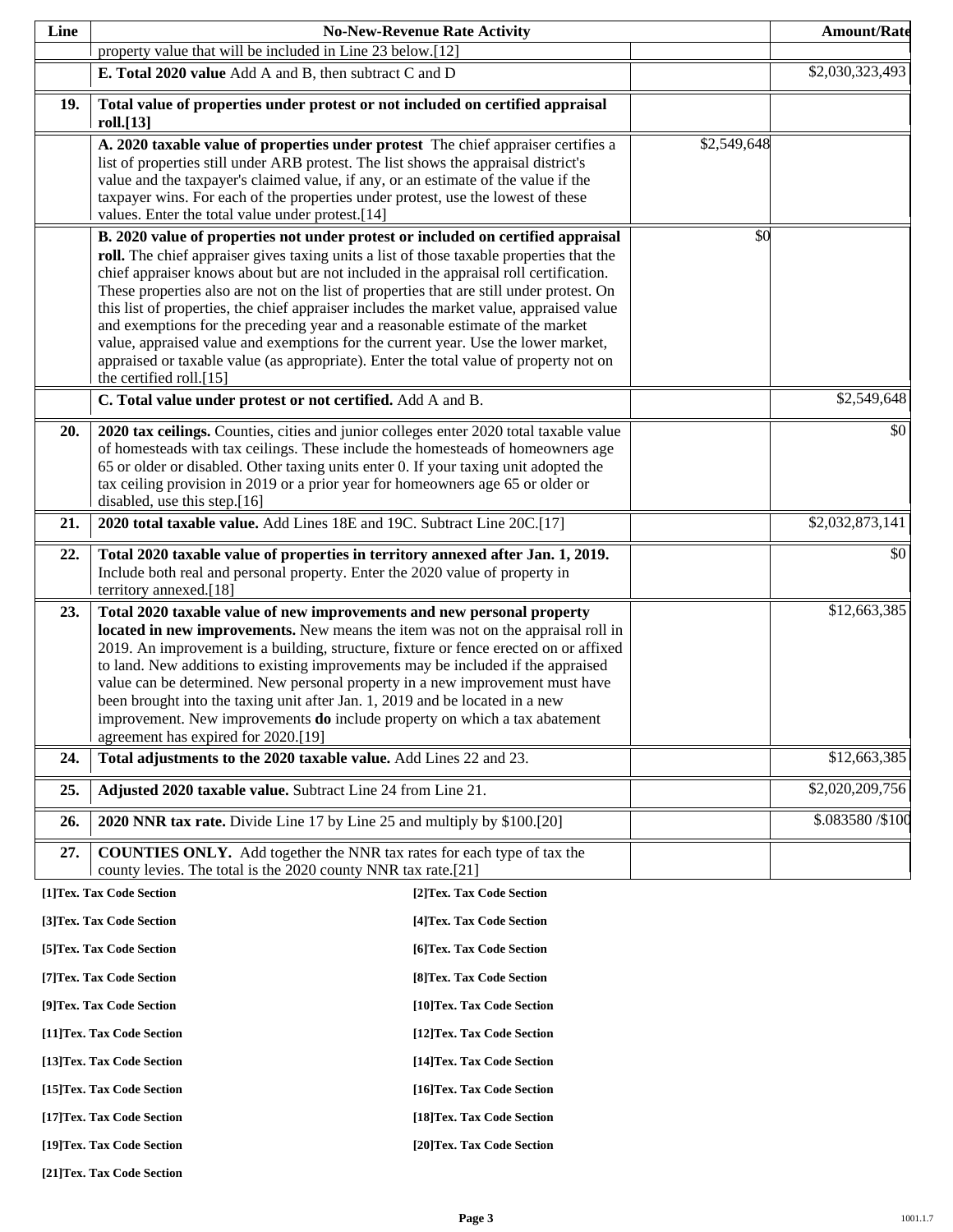## STEP 2: Voter-Approval Tax Rate

The voter-approval tax rate is the highest tax rate that a taxing unit may adopt without holding an election to seek voter approval of the rate. The voter-approval tax rate is split into two separate rates:

1. **Maintenance and Operations (M&O) Tax Rate:** The M&O portion is the tax rate that is needed to raise the same amount of taxes that the taxing unit levied in the prior year plus the applicable percentage allowed by law. This rate accounts for such things as salaries, utilities and day-to-day operations.

2. **Debt Rate:** The debt rate includes the debt service necessary to pay the taxing unit's debt payments in the coming year. This rate accounts for principal and interest on bonds and other debt secured by property tax revenue.

The voter-approval tax rate for a county is the sum of the voter-approval tax rates calculated for each type of tax the county levies. In most cases the voter-approval tax rate exceeds the no-new-revenue tax rate, but occasionally decreases in a taxing unit's debt service will cause the NNR tax rate to be higher than the voter-approval tax rate.

| Line | <b>Voter Approval Tax Rate Activity</b>                                                                                                                                                                                                                                                                                                                                                                                                                                                                                                                                                                                                                                        |                | <b>Amount/Rate</b> |
|------|--------------------------------------------------------------------------------------------------------------------------------------------------------------------------------------------------------------------------------------------------------------------------------------------------------------------------------------------------------------------------------------------------------------------------------------------------------------------------------------------------------------------------------------------------------------------------------------------------------------------------------------------------------------------------------|----------------|--------------------|
| 28.  | 2019 M&O tax rate. Enter the 2019 M&O tax rate.                                                                                                                                                                                                                                                                                                                                                                                                                                                                                                                                                                                                                                |                | \$.082550          |
| 29.  | 2019 taxable value, adjusted for actual and potential court-ordered<br>adjustments. Enter the amount in Line 8 of the No-New-Revenue Tax Rate<br>Worksheet.                                                                                                                                                                                                                                                                                                                                                                                                                                                                                                                    |                | 2,056,853,059      |
| 30.  | Total 2019 M&O levy. Multiply Line 28 by Line 29 and divide by 100.                                                                                                                                                                                                                                                                                                                                                                                                                                                                                                                                                                                                            |                | 1,697,932          |
| 31.  | Adjusted 2019 levy for calculating NNR M&O rate.                                                                                                                                                                                                                                                                                                                                                                                                                                                                                                                                                                                                                               |                |                    |
|      | A. 2019 sales tax specifically to reduce property taxes. For cities, counties and<br>hospital districts, enter the amount of additional sales tax collected and spent on<br>M&O expenses in 2019, if any. Other taxing units, enter 0. Counties must exclude<br>any amount that was spent for economic development grants from the amount of<br>sales tax spent.                                                                                                                                                                                                                                                                                                               | $\Omega$       |                    |
|      | B. M&O taxes refunded for years preceding tax year 2019. Enter the amount of<br>M&O taxes refunded in the preceding year for taxes before that year. Types of<br>refunds include court decisions, Tax Code Section 25.25(b) and (c) corrections and<br>Tax Code Section 31.11 payment errors. Do not include refunds for tax year 2019.<br>This line applies only to tax years preceding tax year 2019.                                                                                                                                                                                                                                                                        | $\Omega$       |                    |
|      | C. 2019 taxes in TIF: Enter the amount of taxes paid into the tax increment fund<br>for a reinvestment zone as agreed by the taxing unit. If the taxing unit has no 2020<br>captured appraised value in Line 18D, enter 0.                                                                                                                                                                                                                                                                                                                                                                                                                                                     | 0              |                    |
|      | D. 2019 transferred function: If discontinuing all of a department, function or<br>activity and transferring it to another taxing unit by written contract, enter the<br>amount spent by the taxing unit discontinuing the function in the 12 months<br>preceding the month of this calculation. If the taxing unit did not operate this<br>function for this 12-month period, use the amount spent in the last full fiscal year in<br>which the taxing unit operated the function. The taxing unit discontinuing the<br>function will subtract this amount in E below. The taxing unit receiving the function<br>will add this amount in E below. Other taxing units enter 0. | $\left($       |                    |
|      | E. 2019 M&O levy adjustments. Add A and B, then subtract C. For taxing unit<br>with D, subtract if discontinuing function and add if receiving function                                                                                                                                                                                                                                                                                                                                                                                                                                                                                                                        | 0              |                    |
|      | F. Add Line 30 to 31E.                                                                                                                                                                                                                                                                                                                                                                                                                                                                                                                                                                                                                                                         |                | 1,697,932          |
| 32.  | Adjusted 2020 taxable value. Enter the amount in Line 25 of the No-New-<br>Revenue Tax Rate Worksheet.                                                                                                                                                                                                                                                                                                                                                                                                                                                                                                                                                                         |                | 2,020,209,756      |
| 33.  | 2020 NNR M&O rate (unadjusted) Divide Line 31F by Line 32 and multiply by<br>\$100.                                                                                                                                                                                                                                                                                                                                                                                                                                                                                                                                                                                            |                | 0.08404            |
| 34.  | Rate adjustment for state criminal justice mandate.[23]                                                                                                                                                                                                                                                                                                                                                                                                                                                                                                                                                                                                                        |                |                    |
|      | A. 2020 state criminal justice mandate. Enter the amount spent by a county in the<br>previous 12 months providing for the maintenance and operation cost of keeping<br>inmates in county-paid facilities after they have been sentenced. Do not include any<br>state reimbursement received by the county for the same purpose.                                                                                                                                                                                                                                                                                                                                                | $\Omega$       |                    |
|      | <b>B. 2019 state criminal justice mandate</b> Enter the amount spent by a county in the<br>12 months prior to the previous 12 months providing for the maintenance and<br>operation cost of keeping inmates in county-paid facilities after they have been<br>sentenced. Do not include any state reimbursement received by the county for the<br>same purpose. Enter zero if this is the first time the mandate applies                                                                                                                                                                                                                                                       | $\overline{0}$ |                    |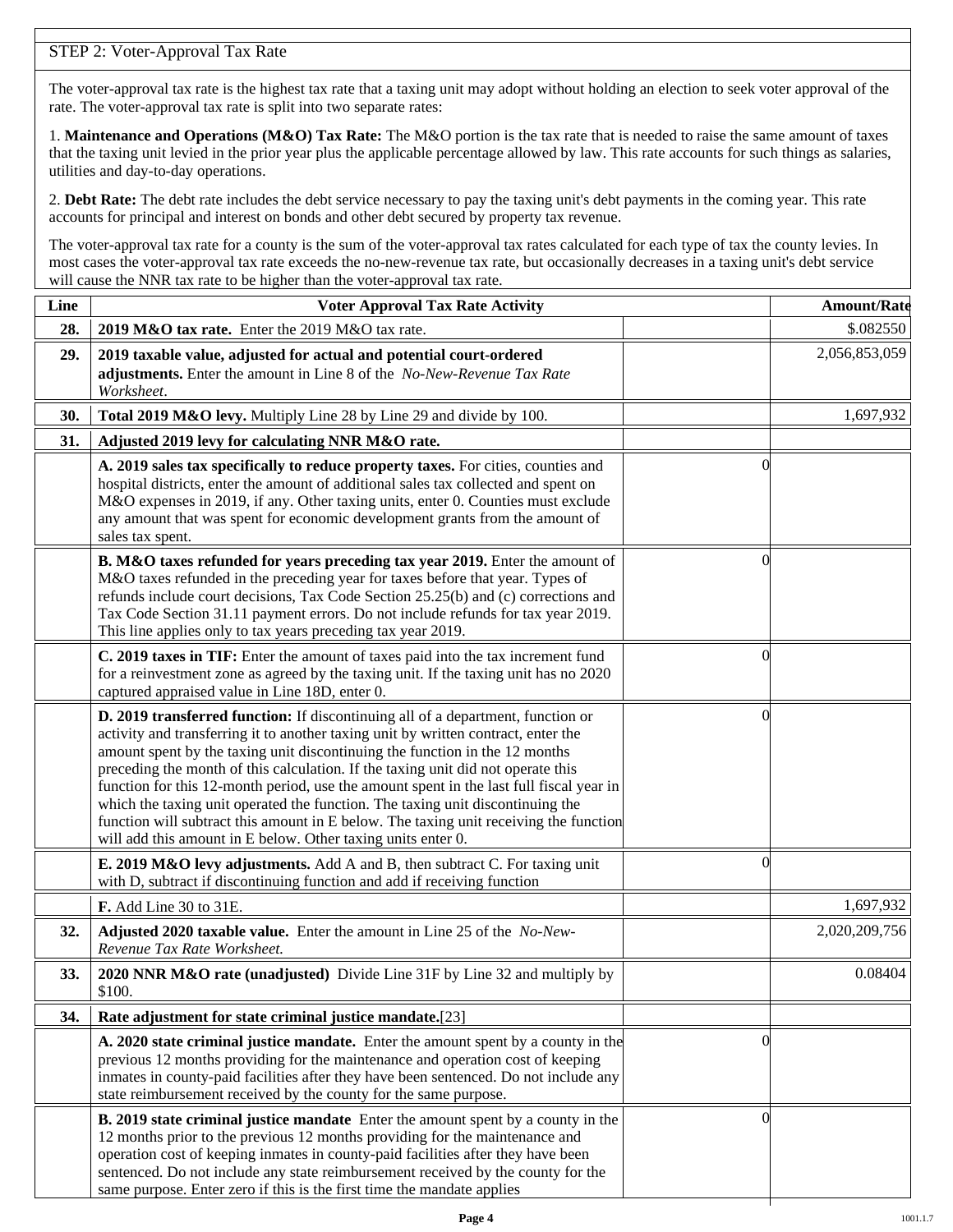| Line | <b>Voter Approval Tax Rate Activity</b>                                                                                                                                                                                                                                                                                                                                                                                                                                                                                                                                                                                                                                                                                                                                                                                                                                                                                                                                                                                                                                      |          | <b>Amount/Rate</b> |
|------|------------------------------------------------------------------------------------------------------------------------------------------------------------------------------------------------------------------------------------------------------------------------------------------------------------------------------------------------------------------------------------------------------------------------------------------------------------------------------------------------------------------------------------------------------------------------------------------------------------------------------------------------------------------------------------------------------------------------------------------------------------------------------------------------------------------------------------------------------------------------------------------------------------------------------------------------------------------------------------------------------------------------------------------------------------------------------|----------|--------------------|
|      | C. Subtract B from A and divide by Line 32 and multiply by \$100                                                                                                                                                                                                                                                                                                                                                                                                                                                                                                                                                                                                                                                                                                                                                                                                                                                                                                                                                                                                             | 0.00000  |                    |
|      | <b>D.</b> Enter the rate calculated in C. If not applicable, enter 0.                                                                                                                                                                                                                                                                                                                                                                                                                                                                                                                                                                                                                                                                                                                                                                                                                                                                                                                                                                                                        |          | 0.00000            |
| 35.  | Rate adjustment for indigent health care expenditures[24]                                                                                                                                                                                                                                                                                                                                                                                                                                                                                                                                                                                                                                                                                                                                                                                                                                                                                                                                                                                                                    |          |                    |
|      | A. 2020 indigent health care expenditures Enter the amount paid by a taxing unit<br>providing for the maintenance and operation cost of providing indigent health care<br>for the period beginning on July 1, 2019 and ending on June 30, 2020, less any state<br>assistance received for the same purpose                                                                                                                                                                                                                                                                                                                                                                                                                                                                                                                                                                                                                                                                                                                                                                   | ſ        |                    |
|      | <b>B.</b> 2019 indigent health care expenditures Enter the amount paid by a taxing unit<br>providing for the maintenance and operation cost of providing indigent health care<br>for the period beginning on July 1, 2018 and ending on June 30, 2019, less any state<br>assistance received for the same purpose                                                                                                                                                                                                                                                                                                                                                                                                                                                                                                                                                                                                                                                                                                                                                            | 0        |                    |
|      | C. Subtract B from A and divide by Line 32 and multiply by \$100                                                                                                                                                                                                                                                                                                                                                                                                                                                                                                                                                                                                                                                                                                                                                                                                                                                                                                                                                                                                             | 0.00000  |                    |
|      | D. Enter the rate calculated in C. If not applicable, enter 0.                                                                                                                                                                                                                                                                                                                                                                                                                                                                                                                                                                                                                                                                                                                                                                                                                                                                                                                                                                                                               |          | 0.00000            |
| 36.  | Rate adjustment for county indigent defense compensation.[25]                                                                                                                                                                                                                                                                                                                                                                                                                                                                                                                                                                                                                                                                                                                                                                                                                                                                                                                                                                                                                |          |                    |
|      | A. 2020 indigent defense compensation expenditures. Enter the amount paid by<br>a county to provide appointed counsel for indigent individuals for the period<br>beginning on July 1, 2019 and ending on June 30, 2020, less any state grants<br>received by the county for the same purpose                                                                                                                                                                                                                                                                                                                                                                                                                                                                                                                                                                                                                                                                                                                                                                                 | 0        |                    |
|      | B. 2019 indigent defense compensation expenditures. Enter the amount paid by a<br>county to provide appointed counsel for indigent individuals for the period<br>beginning on July 1, 2018 and ending on June 30, 2019, less any state grants<br>received by the county for the same purpose                                                                                                                                                                                                                                                                                                                                                                                                                                                                                                                                                                                                                                                                                                                                                                                 | 0        |                    |
|      | C. Subtract B from A and divide by Line 32 and multiply by \$100                                                                                                                                                                                                                                                                                                                                                                                                                                                                                                                                                                                                                                                                                                                                                                                                                                                                                                                                                                                                             | 0.00000  |                    |
|      | <b>D.</b> Multiply B by 0.05 and divide by Line 32 and multiply by \$100.                                                                                                                                                                                                                                                                                                                                                                                                                                                                                                                                                                                                                                                                                                                                                                                                                                                                                                                                                                                                    | 0.00000  |                    |
|      | <b>E.</b> Enter the lessor of C and D. If not applicable, enter 0.                                                                                                                                                                                                                                                                                                                                                                                                                                                                                                                                                                                                                                                                                                                                                                                                                                                                                                                                                                                                           |          | 0.00000            |
| 37.  | Rate adjustment for county hospital expenditures.                                                                                                                                                                                                                                                                                                                                                                                                                                                                                                                                                                                                                                                                                                                                                                                                                                                                                                                                                                                                                            |          |                    |
|      | A. 2020 eligible county hospital expenditures Enter the amount paid by the<br>county or municipality to maintain and operate an eligible county hospital for the<br>period beginning on July 1, 2019 and ending on June 30, 2020                                                                                                                                                                                                                                                                                                                                                                                                                                                                                                                                                                                                                                                                                                                                                                                                                                             | 0        |                    |
|      | <b>B. 2019 eligible county hospital expenditures</b> Enter the amount paid by the county<br>or municipality to maintain and operate an eligible county hospital for the period<br>beginning on July 1, 2018 and ending on June 30, 2019                                                                                                                                                                                                                                                                                                                                                                                                                                                                                                                                                                                                                                                                                                                                                                                                                                      | $\Omega$ |                    |
|      | C. Subtract B from A and divide by Line 32 and multiply by \$100                                                                                                                                                                                                                                                                                                                                                                                                                                                                                                                                                                                                                                                                                                                                                                                                                                                                                                                                                                                                             | 0.00000  |                    |
|      | <b>D.</b> Multiply B by 0.08 and divide by Line 32 and multiply by \$100                                                                                                                                                                                                                                                                                                                                                                                                                                                                                                                                                                                                                                                                                                                                                                                                                                                                                                                                                                                                     | 0.00000  |                    |
|      | <b>E.</b> Enter the lessor of C and D, if applicable. If not applicable, enter 0.                                                                                                                                                                                                                                                                                                                                                                                                                                                                                                                                                                                                                                                                                                                                                                                                                                                                                                                                                                                            |          | 0.00000            |
| 38.  | Adjusted 2020 NNR M&O rate. Add Lines 33, 34D, 35D, 36E, and 37E.                                                                                                                                                                                                                                                                                                                                                                                                                                                                                                                                                                                                                                                                                                                                                                                                                                                                                                                                                                                                            |          | 0.08404            |
| 39.  | 2020 voter-approval M&O rate. Enter the rate as calculated by the appropriate<br>scenario below.<br>Special Taxing Unit If the taxing unit qualifies as a special taxing unit, multiply<br>Line 38 by 1.08<br>-or-<br>Other Taxing Unit If the taxing unit does not qualify as a special taxing unit,<br>multiply Line 38 by 1.035.<br>-or-<br><b>Taxing unit affected by disaster declaration</b> If the taxing unit is located in an area<br>declared as disater area, the governing body may direct the person calculating the<br>voter-approval rate to calculate in the manner provided for a special taxing unit.<br>The taxing unit shall continue to calculate the voter-approval rate in this manner<br>until the earlier of 1) the second year in which total taxable value on the certified<br>appraisal roll exceeds the total taxable value of the tax year in which the disaster<br>occurred, and 2) the third tax year after the tax year in which the disaster occurred.<br>If the taxing unit qualifies under this scenario, multiply Line 38 by 1.08. [27] |          | 0.08698            |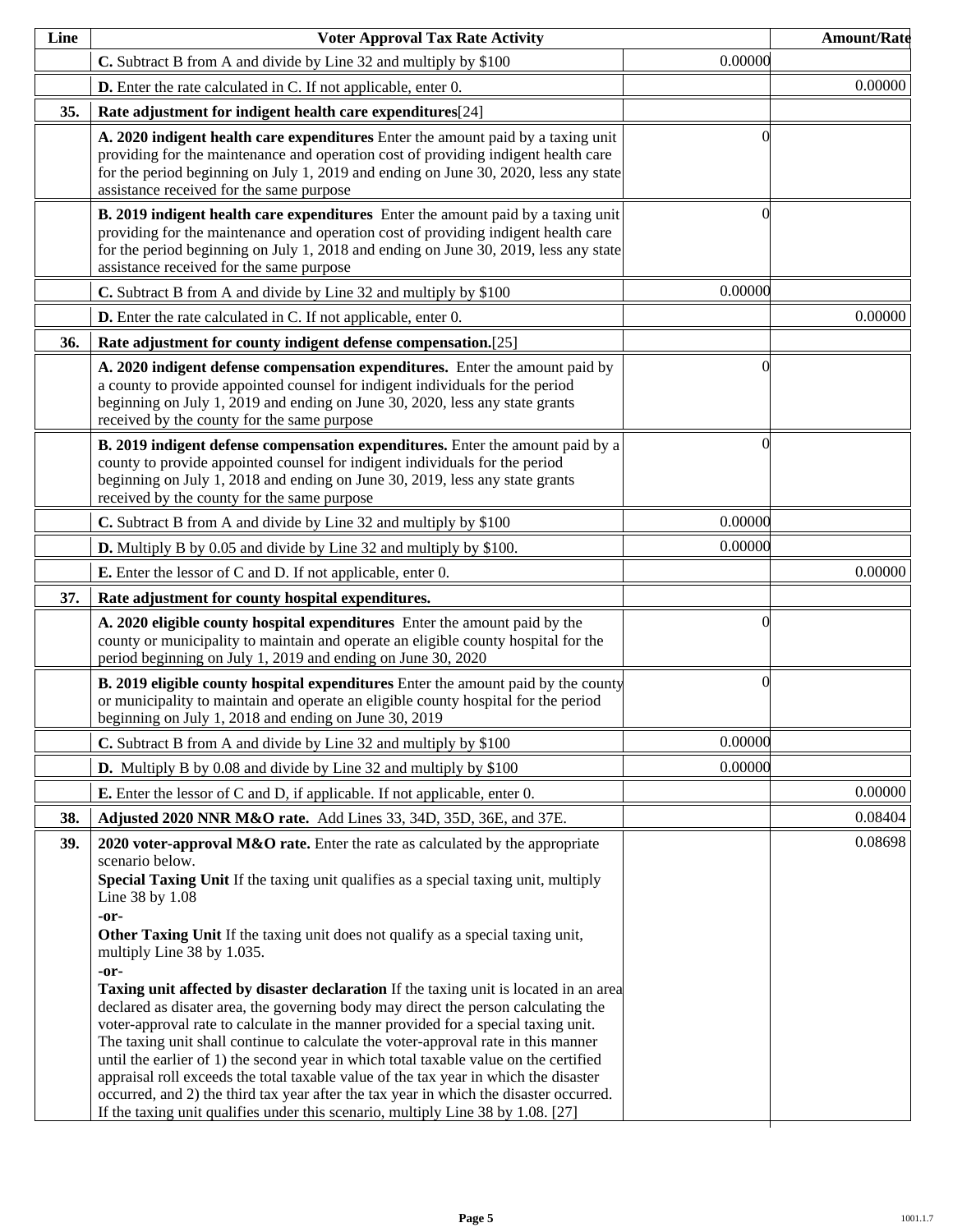| Line | <b>Voter Approval Tax Rate Activity</b>                                                                                                                                                                                                                                                                                                                                             |          | <b>Amount/Rate</b> |
|------|-------------------------------------------------------------------------------------------------------------------------------------------------------------------------------------------------------------------------------------------------------------------------------------------------------------------------------------------------------------------------------------|----------|--------------------|
| 40.  | Total 2020 debt to be paid with property taxes and additional sales tax<br>revenue. Debt means the interest and principal that will be paid on debts that:<br>(1) are paid by property taxes,<br>(2) are secured by property taxes,<br>(3) are scheduled for payment over a period longer than one year, and<br>(4) are not classified in the taxing unit's budget as M&O expenses. |          |                    |
|      | A. Debt also includes contractual payments to other taxing units that have incurred<br>debts on behalf of this taxing unit, if those debts meet the four conditions above.<br>Include only amounts that will be paid from property tax revenue. Do not include<br>appraisal district budget payments.<br>Enter debt amount                                                          | 0        |                    |
|      | B. Subtract unencumbered fund amount used to reduce total debt.                                                                                                                                                                                                                                                                                                                     | $\Omega$ |                    |
|      | C. Subtract certified amount spent from sales tax to reduce debt(enter zero if<br>none)                                                                                                                                                                                                                                                                                             |          |                    |
|      | D. Subtract amount paid from other resources                                                                                                                                                                                                                                                                                                                                        | $\Omega$ |                    |
|      | E. Adjusted debt Subtract B, C and D from A                                                                                                                                                                                                                                                                                                                                         |          | $\boldsymbol{0}$   |
| 41.  | Certified 2019 excess debt collections Enter the amount certified by the collector.                                                                                                                                                                                                                                                                                                 |          | $\boldsymbol{0}$   |
| 42.  | Adjusted 2020 debt Subtract Line 41 from Line 40E                                                                                                                                                                                                                                                                                                                                   |          | $\boldsymbol{0}$   |
| 43.  | 2020 anticipated collection rate.                                                                                                                                                                                                                                                                                                                                                   |          |                    |
|      | A. Enter the 2020 anticipated collection rate certified by the collector                                                                                                                                                                                                                                                                                                            | 100.00   |                    |
|      | <b>B.</b> Enter the 2019 actual collection rate                                                                                                                                                                                                                                                                                                                                     | 98.00    |                    |
|      | C. Enter the 2018 actual collection rate                                                                                                                                                                                                                                                                                                                                            | 106.00   |                    |
|      | D. Enter the 2017 actual collection rate                                                                                                                                                                                                                                                                                                                                            | 80.00    |                    |
|      | <b>E.</b> If the anticipated collection rate in A is lower than actual collection rates in B, C<br>and D, enter the lowest collection rate from B, C and D. If the anticipated rate in A<br>is higher than at least one of the rates in the prior three years, enter the rate from A.<br>Note that the rate can be greater than 100%.                                               |          | 100.00             |
| 44.  | 2020 debt adjusted for collections. Divide Line 42 by Line 43E.                                                                                                                                                                                                                                                                                                                     |          | $\Omega$           |
| 45.  | 2020 total taxable value. Enter the amount on Line 21 of the No-New-Revenue<br>Tax Rate Worksheet.                                                                                                                                                                                                                                                                                  |          | 2,032,873,141      |
| 46.  | 2020 debt rate Divide Line 44 by Line 45 and multiply by \$100.                                                                                                                                                                                                                                                                                                                     |          | 0.00000            |
| 47.  | 2020 voter-approval tax rate. Add Line 39 and 46.                                                                                                                                                                                                                                                                                                                                   |          | 0.08698            |
| 48.  | <b>COUNTIES ONLY.</b> Add together the voter-approval tax rate for each type of tax<br>the county livies. The total is the 2020 county voter-approval tax rate.                                                                                                                                                                                                                     |          |                    |
|      | STEP 3 NNR Tax Rate and Voter-Approval Tax Rate Adjustments for Additional Sales tAx to Reduce Property Taxes                                                                                                                                                                                                                                                                       |          |                    |

Cities, counties and hospital districts may levy a sales tax specifically to reduce property taxes. Local voters by election must approve imposing or abolishing the additional sales tax. If approved, the taxing unit must reduce its NNR and voter-approval tax rates to offset the expected sales tax revenue.

This section should only be completed by a county, city or hospital district that is required to adjust its NNR tax rate and/or voterapproval tax rate because it adopted the additional sales tax.

| <b>Additional Sales and Use Tax Worksheet</b>                                                                                                                                                                                                                                                                                                                                                                                                                                                | <b>Amount/Rate</b>                                                  |
|----------------------------------------------------------------------------------------------------------------------------------------------------------------------------------------------------------------------------------------------------------------------------------------------------------------------------------------------------------------------------------------------------------------------------------------------------------------------------------------------|---------------------------------------------------------------------|
| Taxable sales. For taxing units that adopted the sales tax in November 2019 or May<br>2020, enter the Comptroller's estimate of taxable sales for the previous four<br>quarters [32]. Estimates of taxable sales may be obtained through the Comptroller's<br>Allocation Historical Summary webpage. Taxing units that adopted the sales tax<br>before November 2019, skip this line.                                                                                                        | $\Omega$                                                            |
| <b>Estimated sales tax revenue.</b> Counties exclude any amount that is or will be spent<br>for economic development grants from the amount of estimated sales tax<br>revenue. $[33]$<br>Taxing units that adopted the sales tax in November 2019 or in May 2020.<br>Multiply the amount on Line 49 by the sales tax rate (.01, .005 or .0025, as<br>applicable) and multiply the result by $.95$ [34] -or-<br>Taxing units that adopted the sales tax before November 2019. Enter the sales | OI.                                                                 |
|                                                                                                                                                                                                                                                                                                                                                                                                                                                                                              | tax revenue for the previous four quarters. Do not multiply by .95. |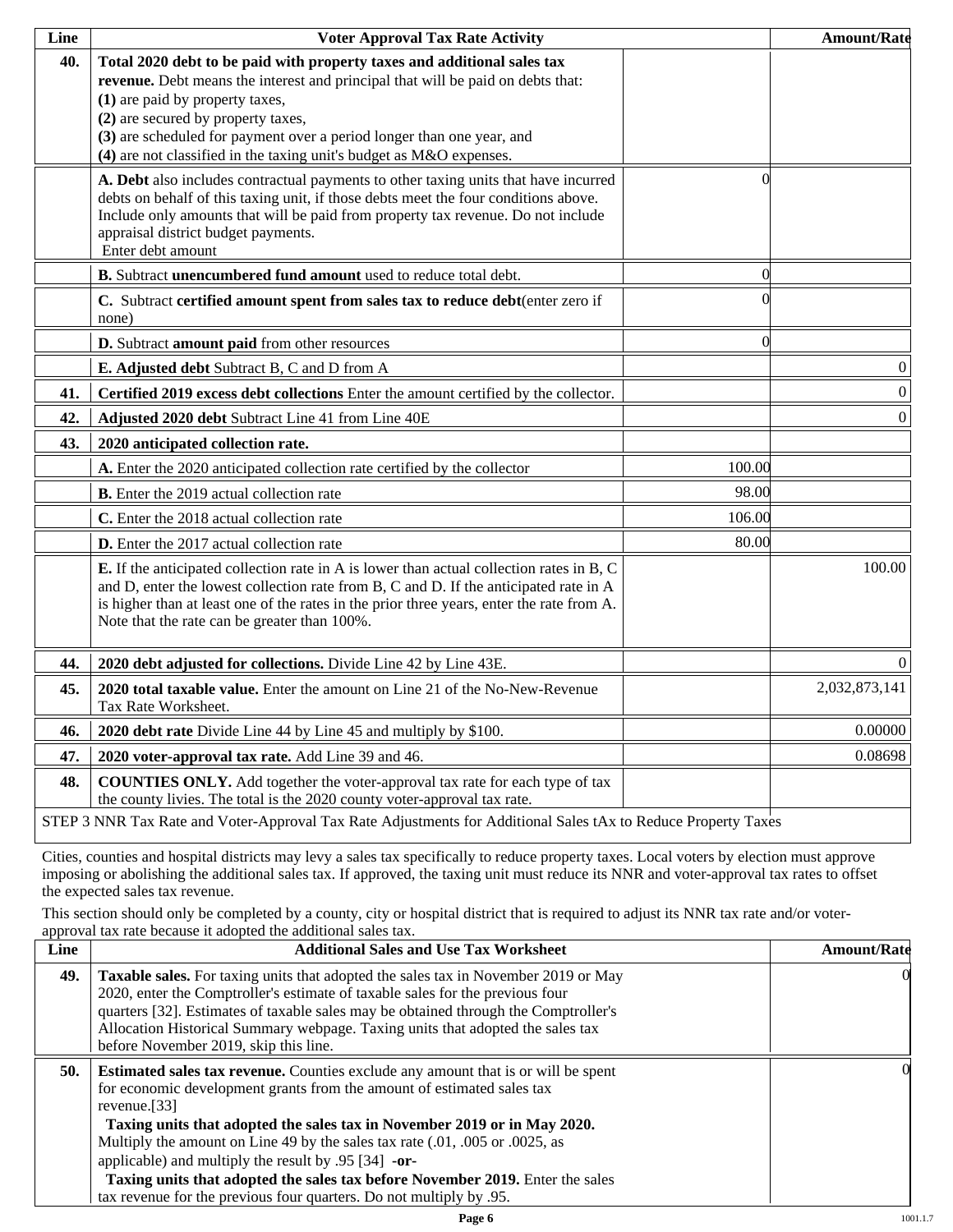| Line | <b>Additional Sales and Use Tax Worksheet</b>                                                                                                                                                                                             | <b>Amount/Rate</b> |
|------|-------------------------------------------------------------------------------------------------------------------------------------------------------------------------------------------------------------------------------------------|--------------------|
| 51.  | <b>2020 total taxable value.</b> Enter the amount from Line 21 of the <i>No-New-Revenue</i><br>Tax Rate Worksheet                                                                                                                         | 2,032,873,141      |
| 52.  | Sales tax adjustment rate. Divide Line 50 by Line 51 and multiply by \$100.                                                                                                                                                               | 0.00000            |
| 53.  | 2020 NNR tax rate, unadjusted for sales tax $[35]$ . Enter the rate from Line 26 or<br>27, as applicable, on the No-New-Revenue Tax Rate Worksheet.                                                                                       | \$.083580          |
| 54.  | 2020 NNR tax rate, adjusted for sales tax.<br>Taxing units that adopted the sales tax in November 2019 or in May 2020.<br>Subtract Line 52 from Line 53. Skip to Line 55 if you adopted the additional sales<br>tax before November 2019. | \$.083580          |
| 55.  | 2020 voter-approval tax rate, unadjusted for sales tax. [36] Enter the rate from<br>Line 47 or Line 48 as applicable, of the Voter-Approval Tax Rate<br>Worksheet                                                                         | 0.08698            |
| 56.  | 2020 voter-approval tax rate, adjusted for sales tax.<br>Subtract Line 52 from Line 55.<br>[38]Tex. Tax Code Section<br>[37]Tex. Tax Code Section                                                                                         | 0.08698            |

#### STEP 4: Additional Rollback Protection for Pollution Control

A taxing unit may raise its rate for M&O funds used to pay for a facility, device or method for the control of air, water or land pollution. This includes any land, structure, building, installation, excavation, machinery, equipment or device that is used, constructed, acquired or installed wholly or partly to meet or exceed pollution control requirements. The taxing unit's expenses are those necessary to meet the requirements of a permit issued by the Texas Commission on Environmental Quality (TCEQ). The taxing unit must provide the tax assessor with a copy of the TCEQ letter of determination that states the portion of the cost of the installation for pollution control.

This section should only be completed by a taxing unit that uses M&O Funds to pay for a facility, device or method for the control of air, water or land pollution.

This section should only by completed by a taxing unit that uses M&O funds to pay for a facility, device or method for the control of air, water or land pollution.

| Line | <b>Activity</b>                                                                                                                                                                                                                                    | <b>Amount/Rate</b> |
|------|----------------------------------------------------------------------------------------------------------------------------------------------------------------------------------------------------------------------------------------------------|--------------------|
| 57.  | Certified expenses from the Texas Commission on Environmental Quality (TCEQ). Enter the amount<br>certified in the determination letter from TCEQ [37]. The taxing unit shall provide its tax assessor-collector<br>with a copy of the letter.[38] | $\frac{1}{2}$      |
| 58.  | <b>2020 total taxable value.</b> Enter the amount from Line 21 of the No-New-Revenue Tax Rate Worksheet.                                                                                                                                           | \$2,032,873,141    |
| 59.  | <b>Additional rate for pollution control.</b> Divide Line 57 by Line 58 and multiply by \$100.                                                                                                                                                     | 0.00000            |
| 60.  | 2020 voter-approval tax rate, adjusted for pollution control. Add Line 59 to one of the following lines<br>(as applicable): Line 47, Line 48 (counties) or Line 56 (taxing units with the additional sales tax).                                   | 0.08698            |

**[37]Tex. Tax Code Section [38]Tex. Tax Code Section**